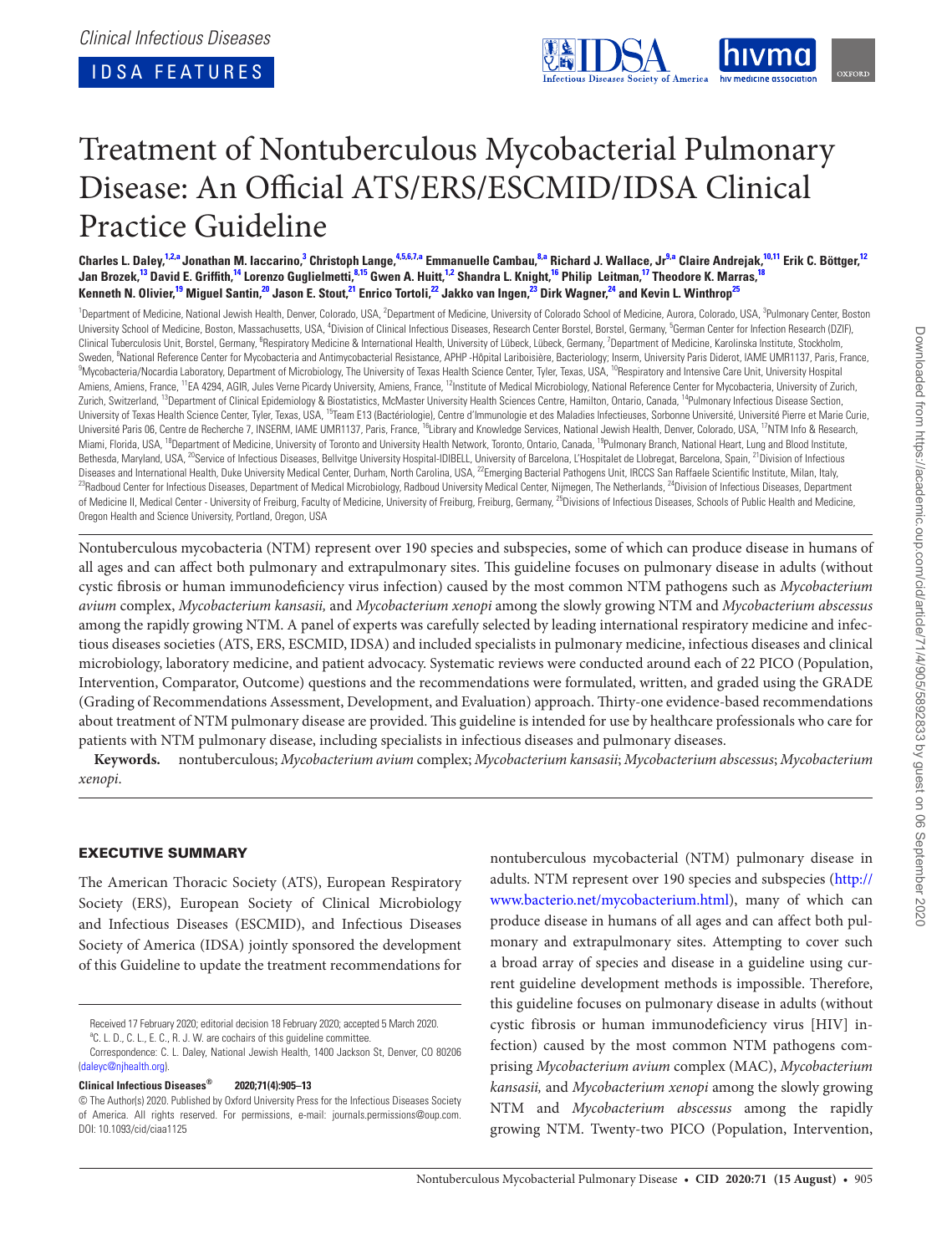<span id="page-1-0"></span>

|               | Recommendations                                                                                                                                                                                                                                                                                                                 |                                                                                                                                                                                                                                                                                                                                      |  |  |  |
|---------------|---------------------------------------------------------------------------------------------------------------------------------------------------------------------------------------------------------------------------------------------------------------------------------------------------------------------------------|--------------------------------------------------------------------------------------------------------------------------------------------------------------------------------------------------------------------------------------------------------------------------------------------------------------------------------------|--|--|--|
|               | Strong                                                                                                                                                                                                                                                                                                                          | Conditional                                                                                                                                                                                                                                                                                                                          |  |  |  |
| Patients      | • Most individuals in this situation would want the recommended<br>course of action, and only a small proportion would not.                                                                                                                                                                                                     | • The majority of individuals in this situation would want the suggested<br>course of action, but many would not.                                                                                                                                                                                                                    |  |  |  |
| Clinicians    | • Most individuals should receive the intervention.<br>• Adherence to the recommendation according to the quideline<br>could be used as a quality criterion or performance indicator.<br>• Formal decision aids are not likely to be needed to help individuals<br>make decisions consistent with their values and preferences. | • Recognize that different choices will be appropriate for individual<br>patients and that you must help each patient arrive at a management<br>decision consistent with his or her values and preferences. Decision<br>aids may be useful in helping individuals to make decisions consistent<br>with their values and preferences. |  |  |  |
| Policy makers | • The recommendation can be adopted as policy in<br>most situations.                                                                                                                                                                                                                                                            | • Policy making will require substantial debate and involvement of var-<br>jous stakeholders.                                                                                                                                                                                                                                        |  |  |  |
|               | Source: Grading of Recommendations Assessment, Development and Evaluation Working Group [1, 2].                                                                                                                                                                                                                                 |                                                                                                                                                                                                                                                                                                                                      |  |  |  |

Comparators, Outcomes) questions and associated recommendations are included in the Guideline. A panel of experts was carefully selected and screened for conflicts of interest and included specialists in pulmonary medicine, infectious diseases and clinical microbiology, laboratory medicine, and patient advocacy. The recommendations were developed based on the evidence that was appraised using GRADE (Grading of Recommendations Assessment, Development, and Evaluation) and are summarized below [\[1,](#page-7-0) [2](#page-7-1)]. Recommendations were either "strong" or "conditional" (Table 1), and as suggested by GRADE, the phrase "we recommend" was used for strong recommendations and "we suggest" for conditional recommendations [\[3\]](#page-7-2).

This executive summary is a condensed version of the panel's recommendations for the 22 PICO questions. A detailed description of background, methods, evidence summary, and rationale that support each recommendation can be found online in the full text and accompanying supplementary material.

#### DIAGNOSTIC CRITERIA FOR NTM PULMONARY DISEASE

The 2007 guideline included clinical, radiographic, and microbiologic criteria for diagnosing NTM pulmonary disease [[4\]](#page-7-3). The current guideline also recommends use of these criteria to classify patients as having NTM pulmonary disease ([Table 2\)](#page-1-1). The significance of NTM isolated from the sputum of individuals who meet the clinical and radiographic criteria in [Table 2](#page-1-1) must be interpreted in the context of the number of positive cultures and specific species isolated. Because NTM can be isolated from respiratory specimens due to environmental contamination and because some patients who have an NTM isolated from their respiratory tract do not show evidence of progressive disease, >1 positive sputum culture is recommended for diagnostic purposes, and the same NTM species (or subspecies in the case of *M. abscessus*) should be isolated in  $\geq$ 2 sputum cultures. Clinically significant MAC pulmonary disease is unlikely in patients who have a single positive sputum culture during the initial evaluation [[5–](#page-7-4)[7\]](#page-7-5) but can be as high as 98% in those with  $≥2$  positive cultures [[5\]](#page-7-4).

<span id="page-1-1"></span>

|  | "Table 2.    Clinical and Microbiologic Criteria for Diagnosis of Nontuberculous Mycobacterial Pulmonary Disease |  |  |  |  |
|--|------------------------------------------------------------------------------------------------------------------|--|--|--|--|
|--|------------------------------------------------------------------------------------------------------------------|--|--|--|--|

| Clinical                   | Pulmonary or Systemic Symptoms                                                                                                                                                                                                                                                                                              |                      |  |  |  |
|----------------------------|-----------------------------------------------------------------------------------------------------------------------------------------------------------------------------------------------------------------------------------------------------------------------------------------------------------------------------|----------------------|--|--|--|
| Radiologic                 | Nodular or cavitary opacities on chest radiograph, or a high-resolution computed tomography scan that<br>shows bronchiectasis with multiple small nodules                                                                                                                                                                   | <b>Both Required</b> |  |  |  |
| and                        | Appropriate exclusion of other diagnoses                                                                                                                                                                                                                                                                                    |                      |  |  |  |
| Microbiologic <sup>b</sup> | 1. Positive culture results from at least two separate expectorated sputum samples. If the results are nondiagnostic, consider repeat<br>sputum AFB smears and cultures                                                                                                                                                     |                      |  |  |  |
|                            | or                                                                                                                                                                                                                                                                                                                          |                      |  |  |  |
|                            | 2. Positive culture results from at least one bronchial wash or lavage                                                                                                                                                                                                                                                      |                      |  |  |  |
|                            | or                                                                                                                                                                                                                                                                                                                          |                      |  |  |  |
|                            | 3. Transbronchial or other lung biopsy with mycobacterial histologic features (granulomatous inflammation or AFB) and positive culture for<br>NTM or biopsy showing mycobacterial histologic features (granulomatous inflammation or AFB) and one or more sputum or bronchial<br>washings that are culture positive for NTM |                      |  |  |  |

Source: Official ATS/IDSA statement [\[4\]](#page-7-3).

Abbreviation: AFB, acid-fast bacilli; NTM, Nontuberculous mycobacteria.

<sup>a</sup>Expert consultation should be obtained when NTM are recovered that are either infrequently encountered or that usually represent environmental contamination. Patients who are suspected of having NTM pulmonary disease but do not meet the diagnostic criteria should be followed until the diagnosis is firmly established or excluded. Making the diagnosis of NTM pulmonary disease does not per se, necessitate the institution of therapy, which is a decision based on the potential risks and benefits of therapy for individual patients. <sup>b</sup>When 2 positive cultures are obtained, the isolates should be the same NTM species (or subspecies in the case of *M. abscessus*) in order to meet disease criteria.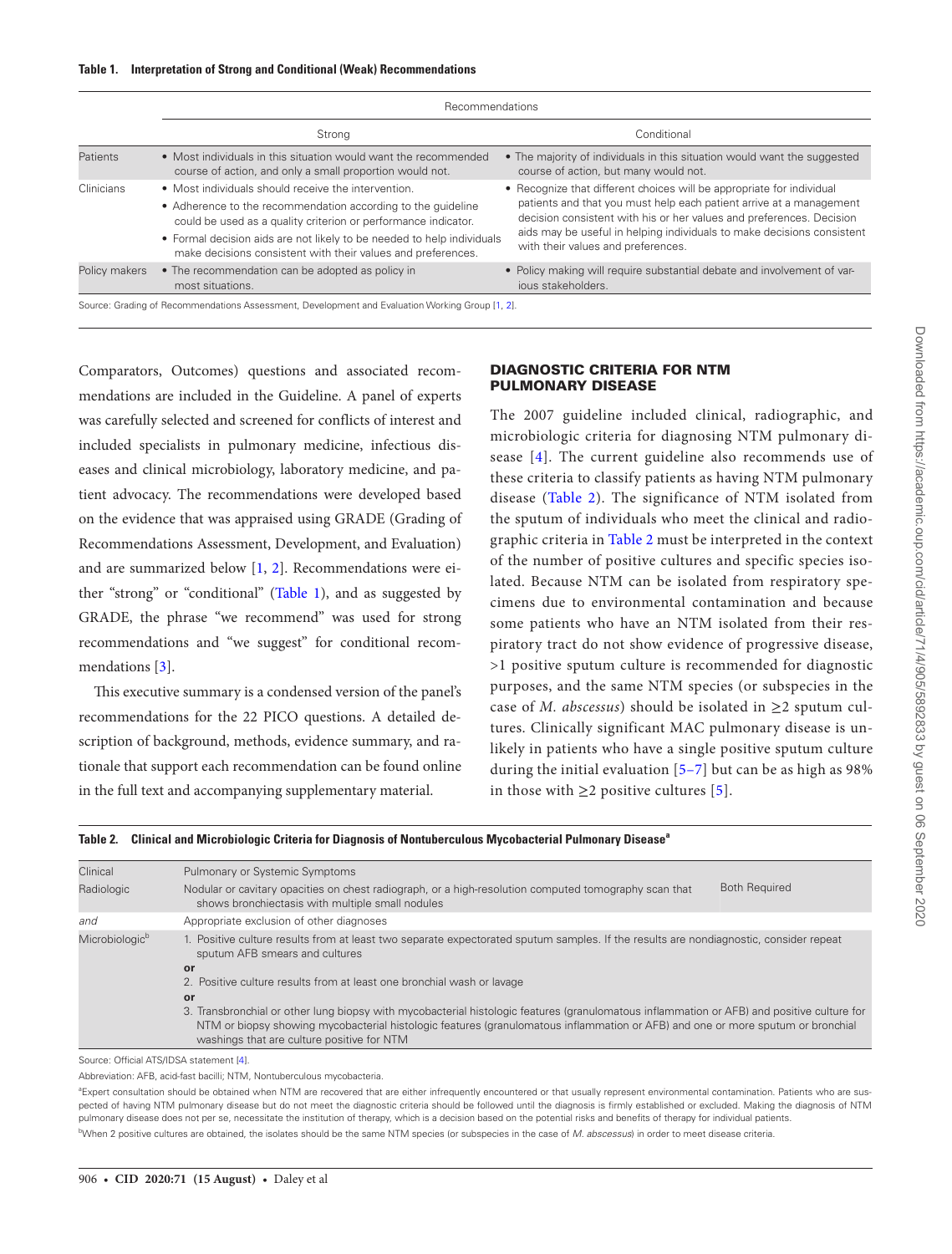The pathogenicity of NTM varies significantly from organisms like *M. gordonae*, which rarely cause disease in humans, to *M. kansasii,* which should usually be considered pathogenic [[8\]](#page-7-6). For species of low pathogenicity such as *M. gordonae*, several repeated positive cultures over months, along with strong clinical and radiological evidence of disease, would be required to determine if it was causing disease, whereas a single positive culture for *M. kansasii* in the proper context may be enough evidence to initiate treatment [[9](#page-7-7)]. The pathogenicity of NTM species may differ between geographic areas [[9](#page-7-7), [10](#page-7-8)].

Importantly, just because a patient meets diagnostic criteria for NTM pulmonary disease does not necessarily mean antibiotic treatment is required. A careful assessment of the pathogenicity of the organism, risks and benefits of therapy, the patient's wish and ability to receive treatment as well as the goals of therapy should be discussed with patients prior to initiating treatment. In some instances, "watchful waiting" may be the preferred course of action.

## RECOMMENDATIONS FOR SPECIFIC PICO **QUESTIONS**

Twenty-two PICO questions are addressed in this Guideline resulting in 31 recommendations. For each NTM covered, the recommendations are organized by the drugs to be included in the regimen, frequency of administration, and duration of therapy.

## **Treatment of NTM Pulmonary Disease (Questions I–II)**

**I:** Should patients with NTM pulmonary disease be treated with antimicrobial therapy or followed for evidence of progression ("watchful waiting")?

#### *Recommendation*

1. In patients who meet the diagnostic criteria for NTM pulmonary disease ([Table 2](#page-1-1)), we suggest initiation of treatment rather than watchful waiting, especially in the context of positive acid-fast bacilli sputum smears and/or cavitary lung disease (conditional recommendation, very low certainty in estimates of effect).

*Remarks:* The decision to initiate antimicrobial therapy for NTM pulmonary disease should be individualized based on a combination of clinical factors, the infecting species, and individual patient priorities. Any treatment decision should include a discussion with the patient that outlines the potential side effects of antimicrobial therapy, the uncertainties surrounding the benefits of antimicrobial therapy, and the potential for recurrence including reinfection (particularly in the setting of nodular/bronchiectatic disease) [\[11–](#page-7-9)[13\]](#page-7-10).

**II:** Should patients with NTM pulmonary disease be treated empirically or based on in vitro drug susceptibility test results?

#### *Recommendations*

- 1. In patients with MAC pulmonary disease, we suggest susceptibility-based treatment for macrolides and amikacin over empiric therapy (conditional recommendation, very low certainty in estimates of effect).
- 2. In patients with *M. kansasii* pulmonary disease, we suggest susceptibility-based treatment for rifampicin over empiric therapy (conditional recommendation, very low certainty in estimates of effect).
- 3. In patients with *M. xenopi* pulmonary disease, the panel members felt there is insufficient evidence to make a recommendation for or against susceptibility-based treatment.
- 4. In patients with *M. abscessus* pulmonary disease we suggest susceptibility-based treatment for macrolides and amikacin over empiric therapy (conditional recommendation, very low certainty in estimates of effect). For macrolides, a 14-day incubation and/or sequencing of the *erm*(41) gene is required in order to evaluate for potential inducible macrolide resistance.

*Remark:* Although in vitro*-*in vivo correlations have not yet been proven for all major antimycobacterial drugs, baseline susceptibility testing to specific drugs is recommended according to the Clinical and Laboratory Standards Institute (CLSI) guidelines [\[14,](#page-7-11) [15](#page-7-12)] for NTM isolates from patients with definite disease. Testing of other drugs may be useful, but there is insufficient data to make specific recommendations.

## *Mycobacterium avium* **Complex (Questions III–IX)**

**III:** Should patients with macrolide-susceptible MAC pulmonary disease be treated with a 3-drug regimen with a macrolide or without a macrolide?

#### *Recommendation*

1. In patients with macrolide-susceptible MAC pulmonary disease, we recommend a 3-drug regimen that includes a macrolide over a 3-drug regimen without a macrolide (strong recommendation, very low certainty in estimates of effect).

*Remarks:* Although no well-designed randomized trials of macrolide therapy have been performed, macrolide susceptibility has been a consistent predictor of treatment success for pulmonary MAC [[16–](#page-7-13)[18\]](#page-7-14). Loss of the macrolide from the treatment regimen is associated with a markedly reduced rate of conversion of sputum cultures to negative and higher mortality [[16–](#page-7-13) [18](#page-7-14)]. Therefore, the panel members felt strongly that a macrolide should be included in the regimen.

**IV:** In patients with newly diagnosed macrolide-susceptible MAC pulmonary disease, should an azithromycin-based regimen or a clarithromycin-based regimen be used?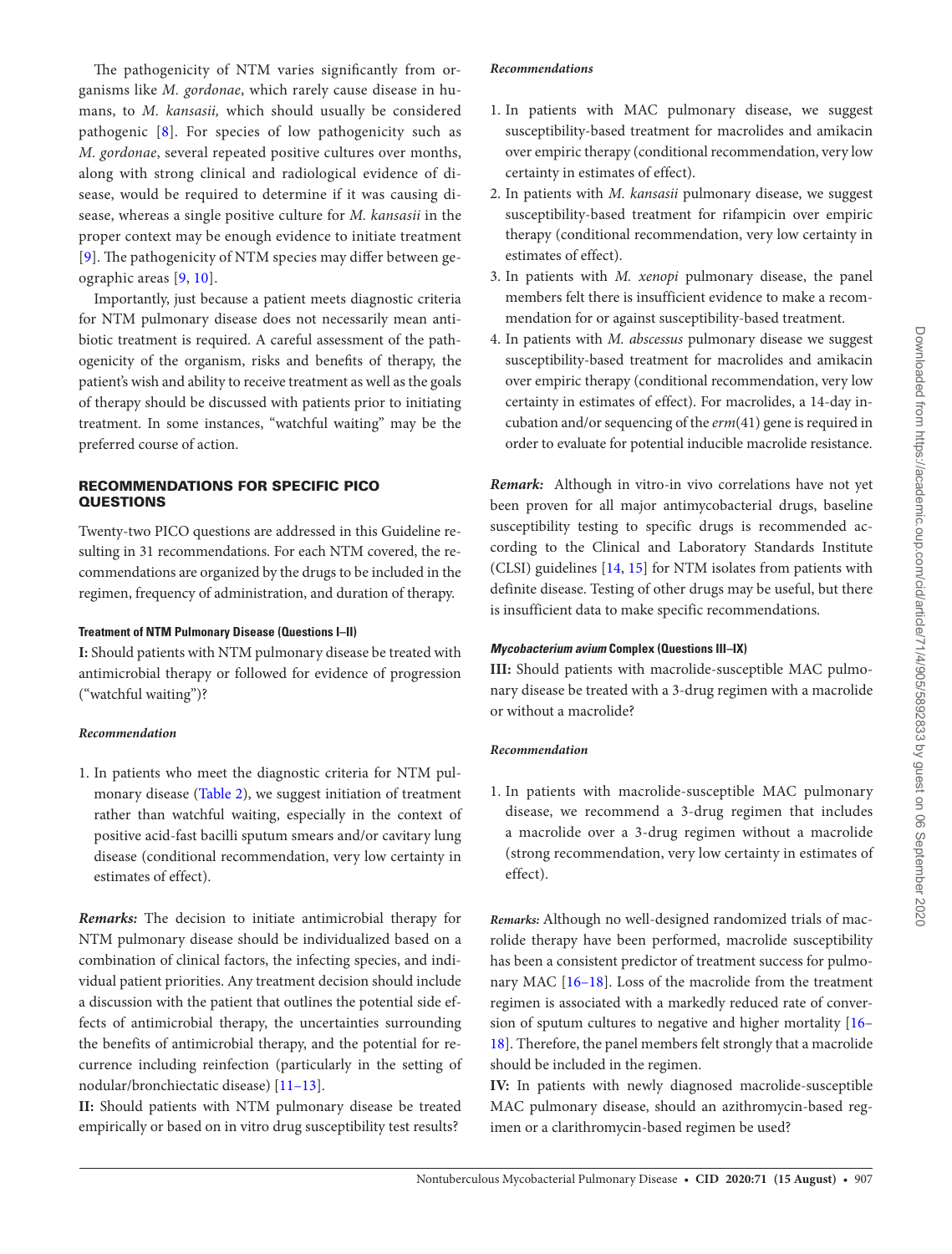1. In patients with macrolide-susceptible MAC pulmonary disease we suggest azithromycin-based treatment regimens rather than clarithromycin-based regimens (conditional recommendation, very low certainty in estimates of effect).

*Remarks:* The panel felt that azithromycin was preferred over clarithromycin because of better tolerance, less druginteractions, lower pill burden, single daily dosing, and equal efficacy. However, when azithromycin is not available or not tolerated, clarithromycin is an acceptable alternative.

**V:** Should patients with MAC pulmonary disease be treated with a parenteral amikacin or streptomycin-containing regimen or without a parenteral amikacin or streptomycin-containing regimen?

## *Recommendation*

1. For patients with cavitary or advanced/severe bronchiectatic or macrolide-resistant MAC pulmonary disease, we suggest that parenteral amikacin or streptomycin be included in the initial treatment regimen (conditional recommendation, moderate certainty in estimates of effect).

*Remarks:* In the absence of comparably effective oral medications there are few options other than parenteral aminoglycosides for "intensifying" standard oral MAC therapy. The committee thought that the benefits outweighed risks in those patients with cavitary or advanced/severe bronchiectatic or macrolide-resistant MAC pulmonary disease and that administration of at least 2–3 months of an aminoglycoside was the best balance between risks and benefits.

**VI:** In patients with macrolide-susceptible MAC pulmonary disease, should a regimen with inhaled amikacin or a regimen without inhaled amikacin be used for treatment?

# *Recommendations*

- 1. In patients with newly diagnosed MAC pulmonary disease, we suggest neither inhaled amikacin (parenteral formulation) nor amikacin liposome inhalation suspension (ALIS) be used as part of the initial treatment regimen (conditional recommendation, very low certainty in estimates of effect).
- 2. In patients with MAC pulmonary disease who have failed therapy after at least 6 months of guideline-based therapy, we recommend addition of ALIS to the treatment regimen rather than a standard oral regimen, only (strong recommendation, moderate certainty in estimates of effect).

*Remarks:* Randomized controlled trials have demonstrated the efficacy and safety of ALIS when added to guideline-based therapy for treatment refractory MAC pulmonary disease [[19,](#page-7-15) [20](#page-7-16)]. ALIS is currently approved by the United States Federal

Drug Administration for treatment of refractory MAC pulmonary disease. As noted in question 5, we suggest that parenteral amikacin or streptomycin be included in the initial treatment regimen in patients with cavitary or advanced/severe bronchiectatic or macrolide-resistant MAC pulmonary disease. **VII:** In patients with macrolide-susceptible MAC pulmonary disease, should a 3-drug or a 2-drug macrolide-containing regimen be used for treatment?

## *Recommendation*

1. In patients with macrolide-susceptible MAC pulmonary disease, we suggest a treatment regimen with at least 3 drugs (including a macrolide and ethambutol) over a regimen with 2 drugs (a macrolide and ethambutol alone) (conditional recommendation, very low certainty in estimates of effect).

*Remarks:* A priority in MAC pulmonary disease therapy is preventing the development of macrolide resistance. The panel members were concerned that the currently available data [[21\]](#page-7-17) were insufficient to determine the risk of acquired macrolide resistance with a 2-drug regimen and therefore suggest a 3 drug macrolide-containing regimen.

**VIII:** In patients with macrolide susceptible MAC pulmonary disease, should a daily or a 3-times weekly macrolide-based regimen be used for treatment?

## *Recommendations*

- 1. In patients with noncavitary nodular/bronchiectatic macrolide-susceptible MAC pulmonary disease, we suggest a 3 times per week macrolide-based regimen rather than a daily macrolide-based regimen (conditional recommendation, very low certainty in estimates of effect).
- 2. In patients with cavitary or severe/advanced nondular bronchiectatic macrolide-susceptible MAC pulmonary disease we suggest a daily macrolide-based regimen rather than 3 times per week macrolide-based regimen (conditional recommendation, very low certainty in estimates of effect).

*Remarks:* Intermittent therapy has similar sputum conversion rates as daily therapy for nodular/bronchiectatic MAC pulmonary disease and is also better tolerated than daily therapy [[22,](#page-7-18) [23](#page-7-19)]. A critically important finding from the available studies is the lack of development of macrolide resistance with intermittent therapy. There is not similar evidence to justify or support intermittent therapy for cavitary MAC pulmonary disease and it is not recommended.

**IX:** In patients with macrolide-susceptible MAC pulmonary disease, should patients be treated with <12 months of treatment after culture negativity or  $\geq$  12 months of treatment after culture negativity?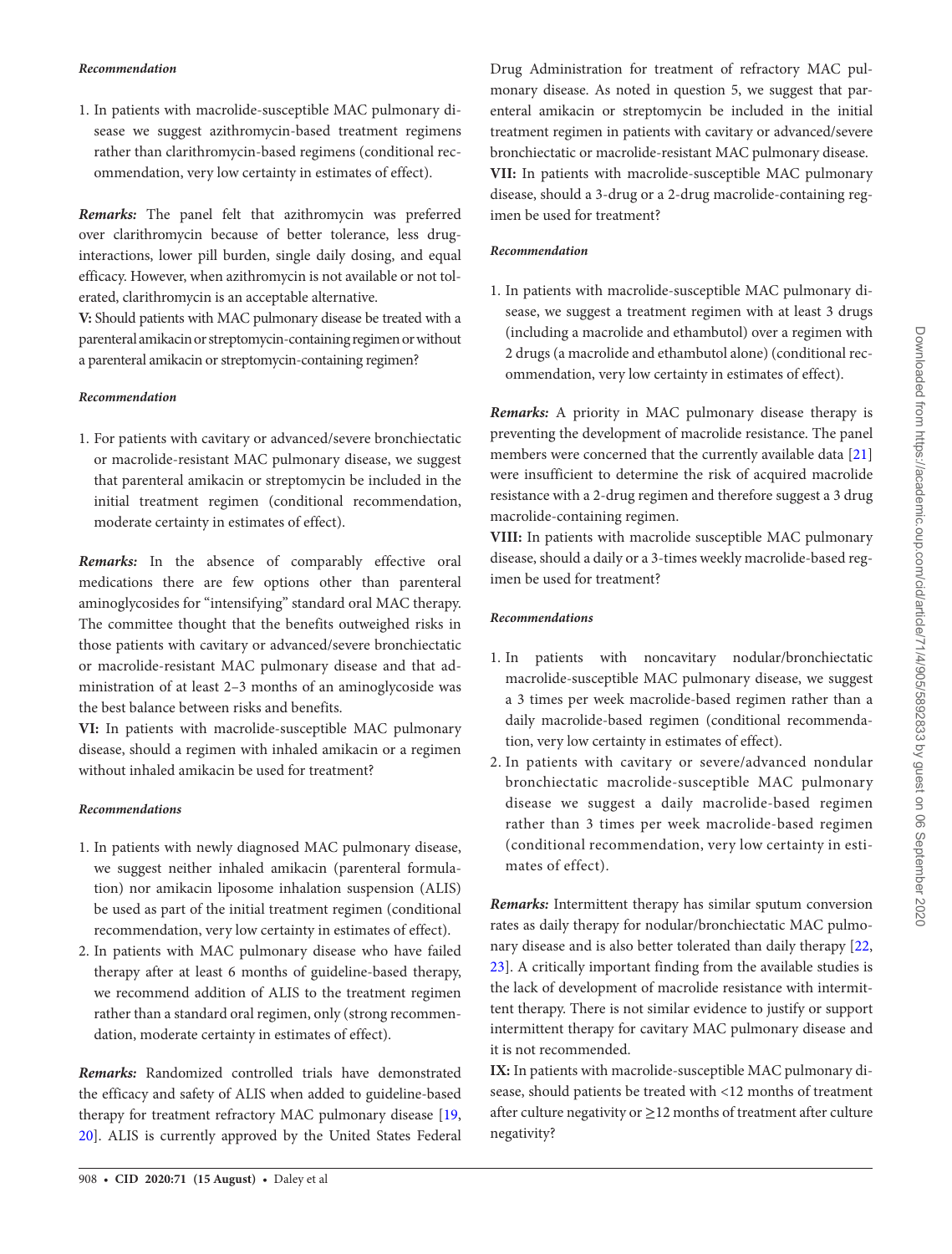#### *Recommendation*

1. We suggest that patients with macrolide-susceptible MAC pulmonary disease receive treatment for at least 12 months after culture conversion (conditional recommendation, very low certainty in estimates of effect).

*Remarks:* The optimal duration of therapy for pulmonary MAC disease is not currently known. The panel felt that in the absence of evidence identifying an optimal treatment duration that the recommendation from the 2007 Guideline should be followed [\[4\]](#page-7-3).

#### *Mycobacterium kansasii* **(Questions X–XIV)**

**X:** In patients with rifampcin-susceptible *M. kansasii* pulmonary disease, should an isoniazid-containing regimen or a macrolide-containing regimen be used for treatment?

#### *Recommendation*

1. In patients with rifampicin-susceptible *M. kansasii* pulmonary disease, we suggest a regimen of rifampicin, ethambutol, and either isoniazid or macrolide (conditional recommendation, very low certainty in estimates of effect).

*Remarks:* Isoniazid is widely used at present for treatment of *M. kansasii* pulmonary disease, and in the experience of the panel members, there have been good outcomes when using a regimen consisting of rifampicin, ethambutol, and isoniazid irrespective of the result of minimal inhibitory concentrations (MICs) for isoniazid and ethambutol [\[24](#page-7-20)]. Based on the in vitro activity of macrolides against *M. kansasii*, and 2 studies that demonstrated good treatment outcomes when clarithromycin was substituted for isoniazid [[25](#page-7-21), [26](#page-7-22)], the panel suggests that either isoniazid or a macrolide can be used in combination with rifampicin and ethambutol.

**XI:** In patients with rifampicin-susceptible *M. kansasii* pulmonary disease, should parenteral amikacin or streptomycin be included in the treatment regimen?

## *Recommendation*

1. We suggest that neither parenteral amikacin nor streptomycin be used routinely for treating patients with *M. kansasii* pulmonary disease (strong recommendation, very low certainty in estimates of effect).

*Remarks:* Regimens of 3 oral agents, rifampicin and ethambutol, and either isoniazid or a macrolide, achieve high rates of sustained culture conversion and treatment success in the treatment of *M. kansasii* pulmonary disease. Therefore, given the good outcomes observed with oral regimens and the high risk of adverse effects associated with parenteral amikacin or streptomycin, the committee felt strongly that the use of these parenteral agents is not warranted, unless it is impossible to use a rifampicin-based regimen or severe disease is present.

**XII:** In patients with rifampicin-susceptible *M. kansasii* pulmonary disease, should a treatment regimen that includes a fluoroquinolone or a regimen without a fluoroquinolone be used?

## *Recommendations*

- 1. In patients with rifampicin-susceptible *M. kansasii* pulmonary disease, we suggest using a regimen of rifampicin, ethambutol, and either isoniazid or macrolide instead of a fluoroquinolone (conditional recommendation, very low certainty in estimates of effect).
- 2. In patients with rifampicin-resistant *M. kansasii* or intolerance to one of the first-line antibiotics we suggest a fluoroquinolone (eg, moxifloxacin) be used as part of a second-line regimen (conditional recommendation, very low certainty in estimates of effect).

*Remarks:* Treatment success of *M. kansasii* pulmonary disease with a rifamycin-based drug regimen is usually excellent but the optimal choice of companion drugs is not clear. While ethambutol is usually the preferred companion drug, the choice of an additional companion drug may be isoniazid, a macrolide or a fluoroquinolone. As there is more experience and better evidence for treatment regimens that include isoniazid or a macrolide as a companion drug, these drugs are preferred [\[25](#page-7-21)[–28](#page-7-23)]. For rifampicin-resistant disease, a regimen such as ethambutol, azithromycin, and a fluoroquinolone would be likely to lead to successful treatment.

**XIII:** In patients with rifampicin-susceptible *M. kansasii* pulmonary disease, should a 3 times per week or daily treatment regimen be used?

## *Recommendations*

- 1. In patients with noncavitary nodular/bronchiectatic *M. kansasii* pulmonary disease treated with a rifampicin, ethambutol, and macrolide regimen, we suggest either daily or 3 times weekly treatment (conditional recommendation, very low certainty in estimates of effect)
- 2. In patients with cavitary *M. kansasii* pulmonary disease treated with a rifampicin, ethambutol, and macrolide-based regimen, we suggest daily treatment instead of 3 times weekly treatment (conditional recommendation, very low certainty in estimates of effect).
- 3. In all patients with *M. kansasii* pulmonary disease treated with an isoniazid, ethambutol, and rifampicin regimen, we suggest treatment be given daily instead of 3 times weekly (conditional recommendation, very low certainty in estimates of effect).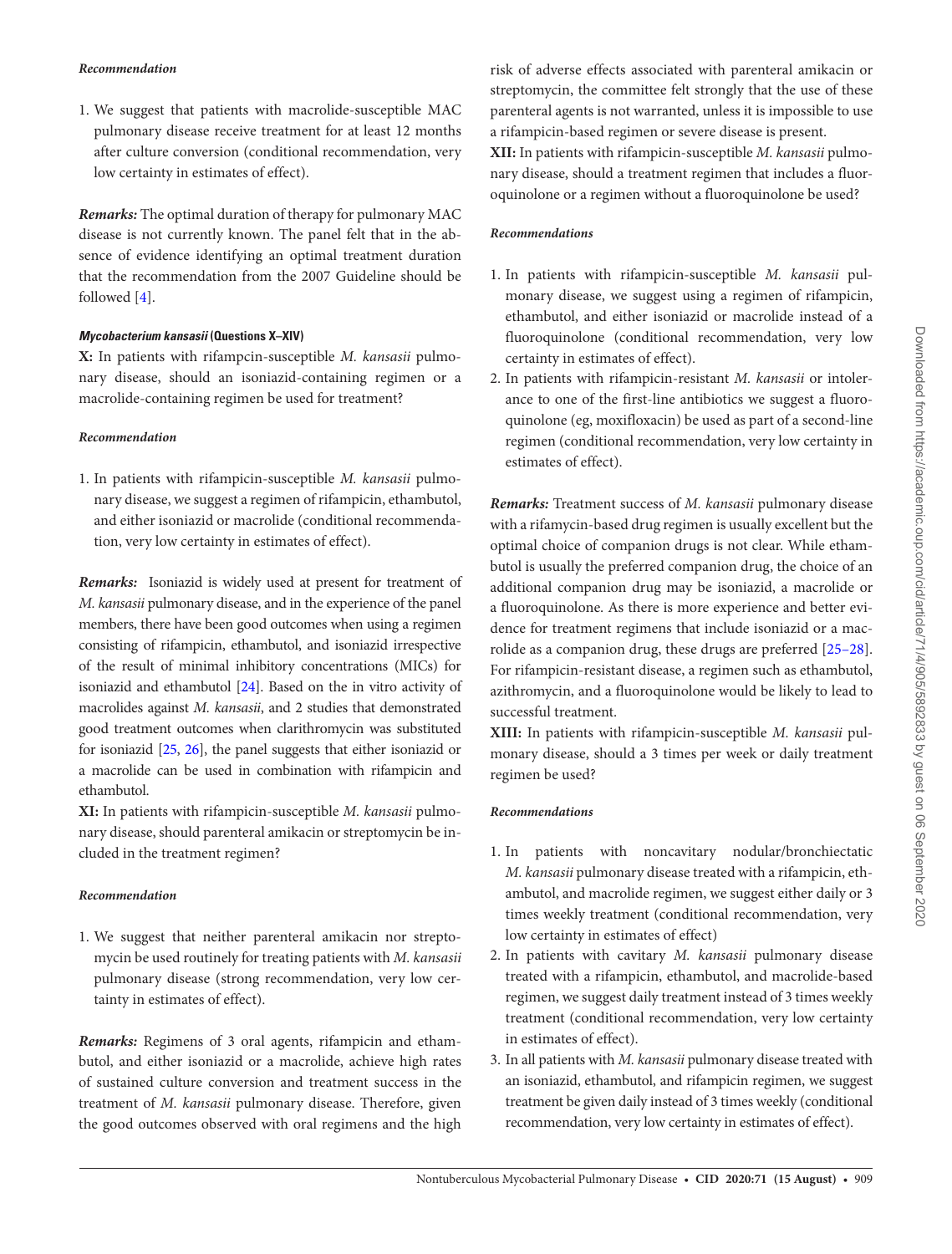*Remarks:* Because there are no randomized trials available and the small size of the single study that evaluated 3 times weekly therapy [\[26\]](#page-7-22), the committee did not feel that they could recommend intermittent therapy in the setting of cavitary disease until more evidence was available. Similarly, there are no data to support the use of isoniazid on a 3 times weekly basis in patients with *M. kansasii* pulmonary disease.

**XIV:** In patients with rifampicin susceptible *M. kansasii* pulmonary disease, should treatment be continued for <12 months or ≥12 months?

#### *Recommendation*

1. We suggest that patients with rifampin susceptible *M. kansasii* pulmonary disease be treated for at least 12 months (conditional recommendation, very low certainty in estimates of effect).

*Remarks:* Current rifampicin-based treatment regimens are associated with a high rate of success if used for at least 12 months [\[27](#page-7-24), [29\]](#page-7-25). Randomized controlled trials comparing shorter treatment regimens are currently lacking. Although some experts would favor 12 months of treatment after culture conversion, there is no evidence that relapses could be prevented with treatment courses longer than 12 months. Therefore, the panel members felt that *M. kansasii* could be treated for a fixed duration of 12 months instead of 12 months beyond culture conversion. Because sputum conversion at 4 months of rifampicin-based regimens is usually observed [\[29](#page-7-25)[–31\]](#page-7-26), expert consultation should be obtained if cultures fail to convert to negative by that time.

#### *Mycobacterium xenopi* **(Questions XV–XVIII)**

**XV:** In patients with *M. xenopi* pulmonary disease, should a treatment regimen that includes a fluoroquinolone or a regimen without a fluoroquinolone be used?

#### *Recommendation*

1. In patients with *M. xenopi* pulmonary disease, we suggest using a multidrug treatment regimen that includes moxifloxacin or macrolide (conditional recommendation, low certainty in estimates of effect).

*Remarks:* There is in vitro evidence that macrolides and fluoroquinolones are active against *M. xenopi*, whereas rifampicin and ethambutol are inactive in vitro alone and in combinations [[32](#page-7-27)]. Preliminary data from a study in France that randomized patients to receive either moxifloxacin or clarithromycin plus ethambutol and rifampicin reported no difference in the treatment success between the study arms [\[33\]](#page-7-28). **XVI:** In patients with *M. xenopi* pulmonary disease, should a 2-, 3-, or 4-drug regimen be used for treatment?

#### 910 • **cid 2020:71 (15 August)** • Daley et al

## *Recommendation*

1. In patients with *M. xenopi* pulmonary disease, we suggest a daily regimen that includes at least 3 drugs: rifampicin, ethambutol, and either a macrolide and/or a fluoroquinolone (eg, moxifloxacin) (conditional recommendation, very low certainty in estimates of effect).

*Remarks:* Given the high mortality associated with *M. xenopi* disease, the panel members felt the large risk of treatment failure with a 2-drug regimen warranted at least a 3-drug treatment regimen. However, the absence of universal access to moxifloxacin and the small amount of data for other fluoroquinolones has to be considered when choosing a regimen.

**XVII:** In patients with *M. xenopi* pulmonary disease, should parenteral amikacin or streptomycin be included in the treatment regimen?

1. In patients with cavitary or advanced/severe bronchiectatic *M. xenopi* pulmonary disease, we suggest adding parenteral amikacin to the treatment regimen and obtaining expert consultation (conditional recommendation, very low certainty in estimates of effect).

*Remarks:* Barring compelling evidence to the contrary, *M. xenopi* patients should be treated aggressively given the high mortality of the disease [[34–](#page-7-29)[36\]](#page-7-30). In addition to the high mortality, the committee considered the general acceptability and feasibility of parenteral therapy, and potential costs and toxicities, all based on clinical experience.

**XVIII:** In patients with *M. xenopi* pulmonary disease, should treatment be continued for <12 months or  $\geq$ 12 months after culture conversion?

1. In patients with *M. xenopi* pulmonary disease, we suggest that treatment be continued for at least 12 months beyond culture conversion (conditional recommendation, very low certainty in estimates of effect).

*Remarks:* Data suggest that treatment outcomes improve if the duration of treatment increases [[35](#page-7-31), [37\]](#page-7-32). The panel felt that this outweighs the risk of adverse events associated with longer treatment and agrees with previous recommendations [[4](#page-7-3)].

## *Mycobacterium abscessus* **(Questions XIX–XXI)**

**XIX:** In patients with *M. abscessus* pulmonary disease, should a macrolide-based regimen or a regimen without a macrolide be used for treatment?

#### *Recommendations*

1. In patients with *M. abscessus* pulmonary disease caused by strains *without* inducible or mutational resistance, we recommend a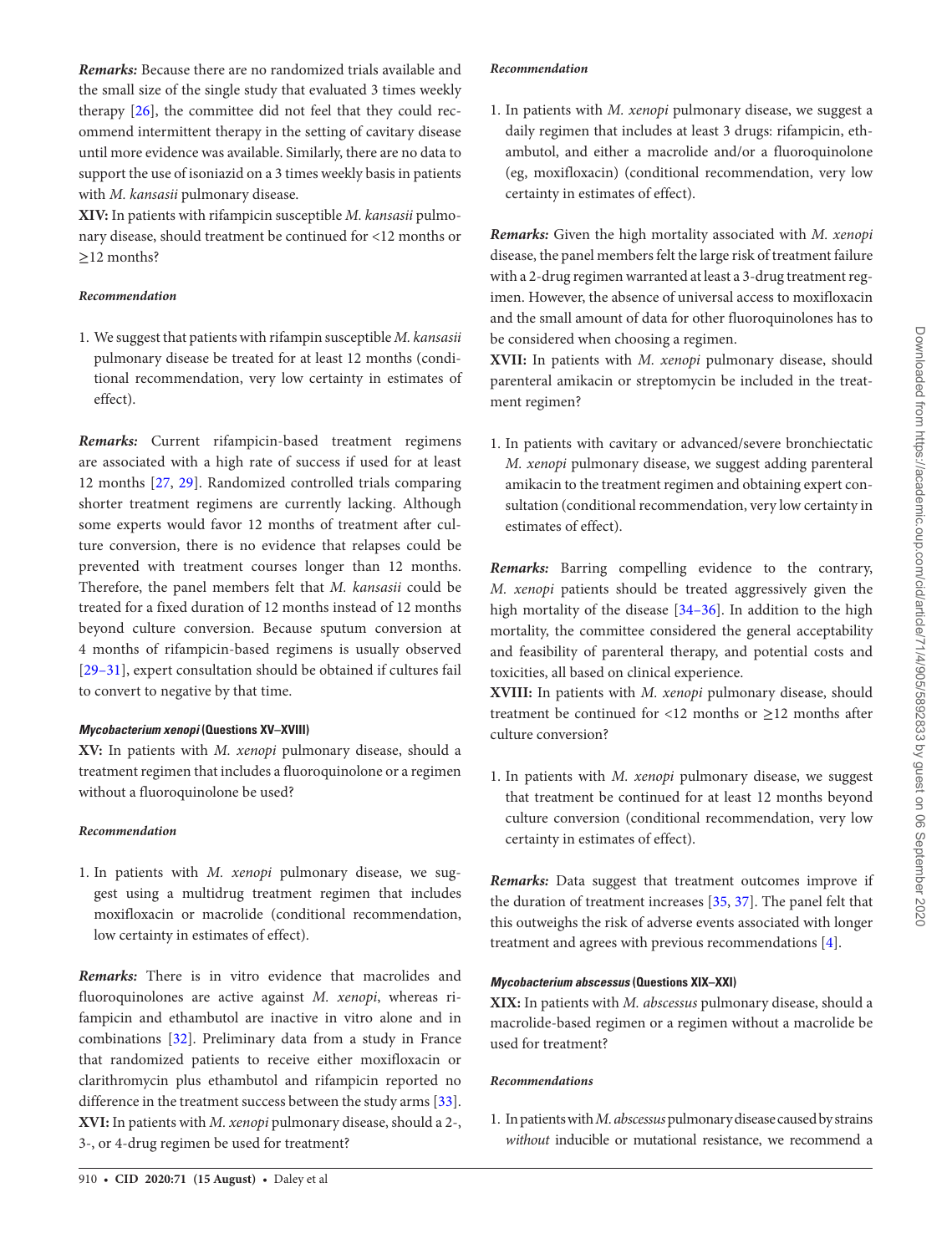2. In patients with *M. abscessus* pulmonary disease caused by strains *with* inducible or mutational macrolide resistance, we suggest a macrolide-containing regimen if the drug is being used for its immunomodulatory properties although the macrolide is not counted as an active drug in the multidrug regimen (conditional recommendation, very low certainty in estimates of effect).

*Remarks: M. abscessus* infections can be life-threatening, and the use of macrolides is potentially of great benefit. Macrolides are very active in vitro against *M. abscessus* strains without a functional *erm*(41) gene, and evidence supports use of macrolides in patients with disease caused by macrolidesusceptible *M. abscessus* [\[38,](#page-8-0) [39\]](#page-8-1). It is important to perform in vitro macrolide susceptibility testing including detection of a functional or nonfunctional *erm*(41) gene [[40](#page-8-2)[–42](#page-8-3)].

**XX:** In patients with *M. abscessus* complex pulmonary disease, how many antibiotics should be included within multidrug regimens?

## *Recommendation*

1. In patients with *M. abscessus* pulmonary disease, we suggest a multidrug regimen that includes at least 3 active drugs (guided by in vitro susceptibility) in the initial phase of treatment (conditional recommendation, very low certainty in estimates of effect).

*Remarks:* Given the usual disease severity of *M. abscessus* pulmonary disease, the variable and limited in vitro drug susceptibility of these organisms, the potential for the emergence of drug resistance, and the potential for more rapid progression of *M. abscessus* pulmonary disease, the panel members suggest using a regimen consisting of three or more active drugs. The panel members felt strongly that treatment regimens should be designed in collaboration with experts in the management of these complicated infections.

**XXI:** In patients with *M. abscessus* pulmonary disease, should shorter or longer duration therapy be used for treatment?

# *Recommendation*

1. In patients with *M. abscessus* pulmonary disease, we suggest that either a shorter or longer treatment regimen be used and expert consultation obtained (conditional recommendation for either the intervention or the comparison, very low certainty in estimates of effect).

*Remarks:* The lack of studies, the variation in drug availability, resources, and practice settings made it difficult to come to a consensus on the optimum duration of therapy. In addition, the panel members felt that some subgroups of patients should be considered separately in determining the length of therapy such as: patients with nodular/bronchiectatic versus cavitary disease, patients affected by lung disease caused by different *M. abscessus* subspecies and importantly, depending on susceptibility to macrolides and amikacin. The panel members suggest that an expert in the management of patients with *M. abscessus* pulmonary disease be consulted.

# **Surgical Resection (Question XXII)**

**XXII:** Should surgery plus medical therapy or medical therapy alone be used to treat NTM pulmonary disease?

# *Recommendation*

1. In selected patients with NTM pulmonary disease, we suggest surgical resection as an adjuvant to medical therapy after expert consultation (conditional recommendation, very low certainty in estimates of effect).

*Remarks:* Selected patients with failure of medical management, cavitary disease, drug resistant isolates, or complications such as hemoptysis or severe bronchiectasis may undergo surgical resection of the diseased lung. The decision to proceed with surgical resection must be weighed against the risks and benefits of surgery. The panel suggests that surgery be performed by a surgeon experienced in mycobacterial surgery [[43](#page-8-4)].

# Supplementary Data

Supplementary materials are available at *Clinical Infectious Diseases* online. Consisting of data provided by the authors to benefit the reader, the posted materials are not copyedited and are the sole responsibility of the authors, so questions or comments should be addressed to the corresponding author.

# Notes

*Acknowledgments.* The writing committee thanks Kevin Wilson, MD, and the staff from each Society for their guidance during the development of the guideline, and the reviewers for their critical comments which improved the focus and clarity of the Guideline.

*Dedication.* This Guideline is dedicated to the memory of Won-Jung Koh, MD, whose passion, leadership, and work led to evidence that helped to support recommendations in this Guideline. His tireless effort to improve the diagnosis and treatement of NTM disease will never be forgotten.

*Potential conflicts of interest.* C. L. D. served on advisory committees for Cipla, Horizon, Insmed, Johnson & Johnson, Matinas Biopharma, Otsuka America Pharmaceutical, Paratek, and Spero; received research support from Beyond Air, Insmed, and Spero; served as a consultant for Meiji. C. L. served as a speaker for Berlin Chemie, Chiesi, Gilead, Janssen, Lucane, and Novartis; served on an advisory committee for Oxford Immunotec. R. J. W. served as the director of a university clinical laboratory that does NTM identification, molecular strain comparison, and susceptibility testing; received research support from Insmed as mycobacterial reference laboratory for a trial of the inhaled liposomal amikacin. C. A. received research support from Insmed. E. C. B. served as a consultant for AID Diagnostika, Becton Dickinson, and COPAN; provided expert testimony for Shuttleworth & Ingersoll law firm. D. E. G. served on an advisory committee, as a consultant, as a speaker and received research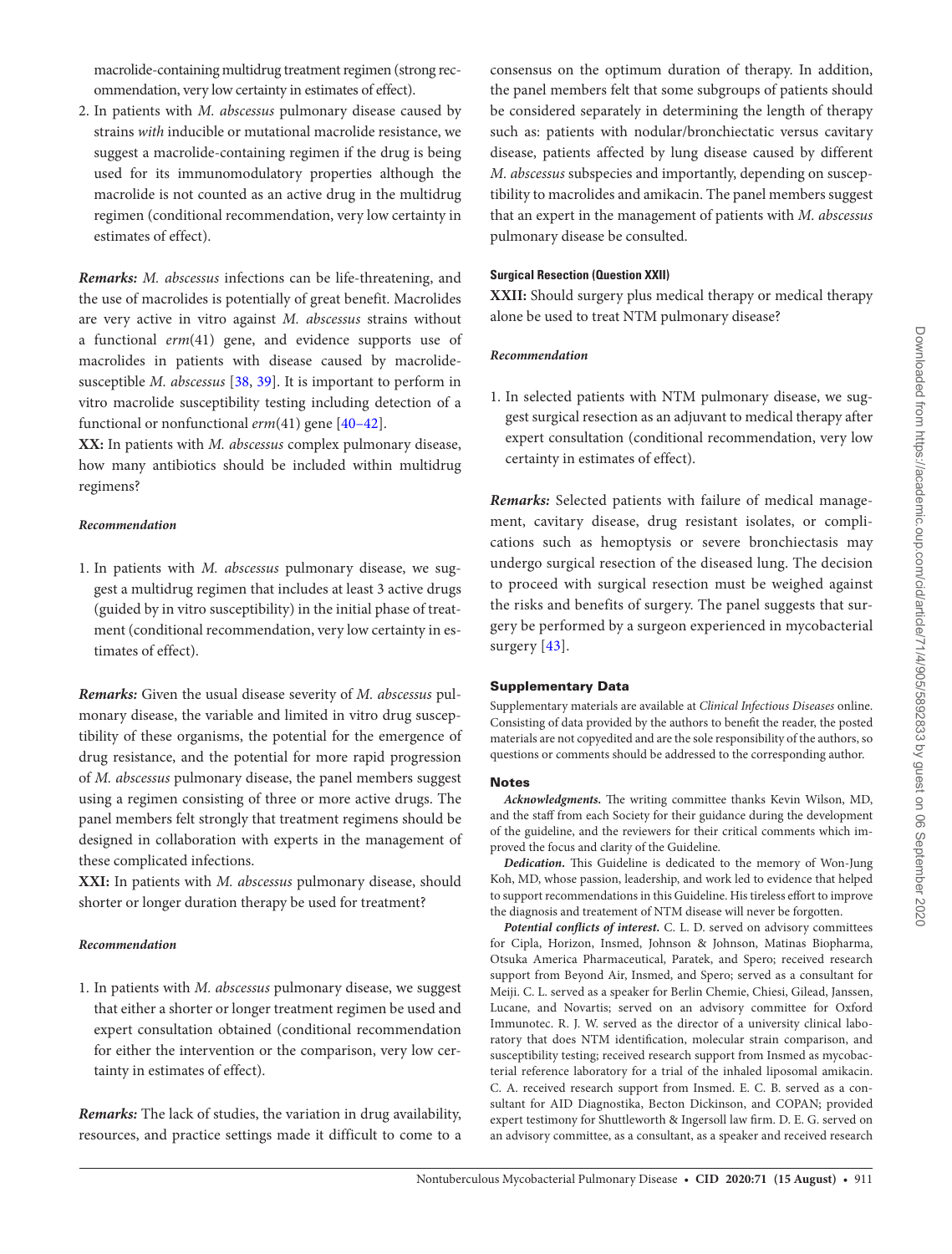support from Insmed; served as a consultant for Johnson & Johnson, Merck, and Spero. G. A. H. served on an advisory committee for Hill-Rom and Insmed. P. L. served as the president of NTM Info & Research, Inc, during which time the organization received support from Insmed, Grifols, BeyondAir, Aradigm, Spero Therapeutics, Johnson & Johnson, Hill-Rom, International Biophysics, Electromed, RespirTech, Maxor Specialty Pharmacy, PantherX, and Kroger Specialty Pharmacy. T. K. M. served as a consultant and received research support from Insmed; served as a speaker for AstraZeneca and Novartis; served as a consultant for Horizon, Spero, and RedHill Biopharma. K. N. O. received research support from AIT Therapeutics, Insmed, and Matinas Biopharma. M. S. received personal fees from DiaSorin SPA and Vircell SL. J. V. I. served on an advisory committee and as a consultant for Insmed; served on advisory committees for Janssen Pharmaceuticals and Spero. D. W. served as a speaker for Cepheid GmbH; received research support and travel expenses from Insmed. K. L. W. served on an advisory committee for Insmed, Johnson and Johnson, Paratek, Redhill Biopharma, and Spero; served as a consultant for Bayer Healthcare, Bristol-Myers Squibb, Horizon, Lilly, Pfizer, and RedHill Biopharma; received research support from Bristol-Myers Squibb, Cellestis, and Insmed; served on data safety and monitoring boards for Abbvie, Biomarin, Gilead, Roche, and UCB. J. M. I., E. C., J. B., L. G., S. L. K., J. E. S., and E. T. reported no relationships with relevant commercial interests. All authors have submitted the ICMJE Form for Disclosure of Potential Conflicts of Interest. Conflicts that the editors consider relevant to the content of the manuscript have been disclosed.

#### References

- <span id="page-7-0"></span>1. Schünemann HJ, Jaeschke R, Cook DJ, et al; ATS Documents Development and Implementation Committee. An official ATS statement: grading the quality of evidence and strength of recommendations in ATS guidelines and recommendations. Am J Respir Crit Care Med **2006**; 174:605–14.
- <span id="page-7-1"></span>2. Guyatt G, Oxman AD, Akl EA, et al. GRADE guidelines: 1. Introduction-GRADE evidence profiles and summary of findings tables. J Clin Epidemiol **2011**; 64:383–94.
- <span id="page-7-2"></span>3. Andrews JC, Schünemann HJ, Oxman AD, et al. GRADE guidelines: 15. Going from evidence to recommendation-determinants of a recommendation's direction and strength. J Clin Epidemiol **2013**; 66:726–35.
- <span id="page-7-3"></span>4. Griffith DE, Aksamit T, Brown-Elliott BA, et al; ATS Mycobacterial Diseases Subcommittee; American Thoracic Society; Infectious Disease Society of America. An official ATS/IDSA statement: diagnosis, treatment, and prevention of nontuberculous mycobacterial diseases. Am J Respir Crit Care Med **2007**; 175:367–416.
- <span id="page-7-4"></span>5. Tsukamura M. Diagnosis of disease caused by *Mycobacterium avium* complex. Chest **1991**; 99:667–9.
- 6. Koh WJ, Chang B, Ko Y, et al. Clinical significance of a single isolation of pathogenic nontuberculous mycobacteria from sputum specimens. Diagn Microbiol Infect Dis **2013**; 75:225–6.
- <span id="page-7-5"></span>7. Lee MR, Yang CY, Shu CC, et al. Factors associated with subsequent nontuberculous mycobacterial lung disease in patients with a single sputum isolate on initial examination. Clin Microbiol Infect **2015**; 21:250.e1–7.
- <span id="page-7-6"></span>8. van Ingen J, Bendien SA, de Lange WC, et al. Clinical relevance of non-tuberculous mycobacteria isolated in the Nijmegen-Arnhem region, The Netherlands. Thorax **2009**; 64:502–6.
- <span id="page-7-7"></span>9. Jankovic M, Sabol I, Zmak L, et al. Microbiological criteria in non-tuberculous mycobacteria pulmonary disease: a tool for diagnosis and epidemiology. Int J Tuberc Lung Dis **2016**; 20:934–40.
- <span id="page-7-8"></span>10. van Ingen J, Boeree MJ, van Soolingen D, Iseman MD, Heifets LB, Daley CL. Are phylogenetic position, virulence, drug susceptibility and in vivo response to treatment in mycobacteria interrelated? Infect Genet Evol **2012**; 12:832–7.
- <span id="page-7-9"></span>11. Koh WJ, Moon SM, Kim SY, et al. Outcomes of *Mycobacterium avium* complex lung disease based on clinical phenotype. Eur Respir J **2017**; 50:1602503.
- 12. Koh WJ, Jeong BH, Kim SY, et al. Mycobacterial characteristics and treatment outcomes in *Mycobacterium abscessus* lung disease. Clin Infect Dis **2017**; 64: 309–16.
- <span id="page-7-10"></span>13. Wallace RJ Jr, Zhang Y, Brown-Elliott BA, et al. Repeat positive cultures in *Mycobacterium intracellulare* lung disease after macrolide therapy represent new infections in patients with nodular bronchiectasis. J Infect Dis **2002**; 186: 266–73.
- <span id="page-7-11"></span>14. CLSI. Susceptibility testing of mycobacteria, *Nocardia* spp, and other aerobic actinomyces. 3rd ed. Vol. M24. Wayne, PA: Clinical and Laboratory Standards Institute, **2018**.
- <span id="page-7-12"></span>15. CLSI. Performance standards for susceptibility testing of mycobacteia, *Nocardia* spp, and other aerobic actinonmyces. 1st ed. Vol. M62. Wayne, PA: Clinical and Laboratory Standards Institute, **2018**.
- <span id="page-7-13"></span>16. Griffith DE, Brown-Elliott BA, Langsjoen B, et al. Clinical and molecular analysis of macrolide resistance in *Mycobacterium avium* complex lung disease. Am J Respir Crit Care Med **2006**; 174:928–34.
- 17. Moon SM, Park HY, Kim SY, et al. Clinical characteristics, treatment outcomes, and resistance mutations associated with macrolide-resistant *Mycobacterium avium* complex lung disease. Antimicrob Agents Chemother **2016**; 60:6758–65.
- <span id="page-7-14"></span>18. Morimoto K, Namkoong H, Hasegawa N, et al; Nontuberculous Mycobacteriosis Japan Research Consortium. Macrolide-resistant *Mycobacterium avium* complex lung disease: analysis of 102 consecutive cases. Ann Am Thorac Soc **2016**; 13:1904–11.
- <span id="page-7-15"></span>19. Olivier KN, Griffith DE, Eagle G, et al. Randomized trial of liposomal amikacin for inhalation in nontuberculous mycobacterial lung disease. Am J Respir Crit Care Med **2017**; 195:814–23.
- <span id="page-7-16"></span>20. Griffith DE, Eagle G, Thomson R, et al; CONVERT Study Group. Amikacin liposome inhalation suspension for treatment-refractory lung disease caused by Mycobacterium avium complex (CONVERT). a prospective, open-label, randomized study. Am J Respir Crit Care Med **2018**; 198:1559–69.
- <span id="page-7-17"></span>21. Miwa S, Shirai M, Toyoshima M, et al. Efficacy of clarithromycin and ethambutol for *Mycobacterium avium* complex pulmonary disease: a preliminary study. Ann Am Thorac Soc **2014**; 11:23–9.
- <span id="page-7-18"></span>22. Wallace RJ Jr, Brown-Elliott BA, McNulty S, et al. Macrolide/Azalide therapy for nodular/bronchiectatic *Mycobacterium avium* complex lung disease. Chest **2014**; 146:276–82.
- <span id="page-7-19"></span>23. Jeong BH, Jeon K, Park HY, et al. Intermittent antibiotic therapy for nodular bronchiectatic *Mycobacterium avium* complex lung disease. Am J Respir Crit Care Med **2015**; 191:96–103.
- <span id="page-7-20"></span>24. Harris GD, Johanson WG, Nicholson DP. Response to chemotherapy of pulmonary infection due to *Mycobacterium kansasii*. Am Rev Respir Dis **1975**; 112:31–6.
- <span id="page-7-21"></span>25. Shitrit D, Baum GL, Priess R, et al. Pulmonary *Mycobacterium kansasii* infection in Israel, 1999–2004: clinical features, drug susceptibility, and outcome. Chest **2006**; 129:771–6.
- <span id="page-7-22"></span>26. Griffith DE, Brown-Elliott BA, Wallace RJ Jr. Thrice-weekly clarithromycincontaining regimen for treatment of *Mycobacterium kansasii* lung disease: results of a preliminary study. Clin Infect Dis **2003**; 37:1178–82.
- <span id="page-7-24"></span>27. Sauret J, Hernández-Flix S, Castro E, Hernández L, Ausina V, Coll P. Treatment of pulmonary disease caused by *Mycobacterium kansasii*: results of 18 vs 12 months' chemotherapy. Tuber Lung Dis **1995**; 76:104–8.
- <span id="page-7-23"></span>28. Santin M, Dorca J, Alcaide F, et al. Long-term relapses after 12-month treatment for *Mycobacterium kansasii* lung disease. Eur Respir J **2009**; 33:148–52.
- <span id="page-7-25"></span>29. Ahn CH, Lowell JR, Ahn SS, Ahn SI, Hurst GA. Short-course chemotherapy for pulmonary disease caused by *Mycobacterium kansasii*. Am Rev Respir Dis **1983**; 128:1048–50.
- 30. Pezzia W, Raleigh JW, Bailey MC, Toth EA, Silverblatt J. Treatment of pulmonary disease due to *Mycobacterium kansasii*: recent experience with rifampin. Rev Infect Dis **1981**; 3:1035–9.
- <span id="page-7-26"></span>31. Ahn CH, Lowell JR, Ahn SS, Ahn S, Hurst GA. Chemotherapy for pulmonary disease due to *Mycobacterium kansasii*: efficacies of some individual drugs. Rev Infect Dis **1981**; 3:1028–34.
- <span id="page-7-27"></span>32. van Ingen J, Hoefsloot W, Mouton JW, Boeree MJ, van Soolingen D. Synergistic activity of rifampicin and ethambutol against slow-growing nontuberculous mycobacteria is currently of questionable clinical significance. Int J Antimicrob Agents **2013**; 42:80–2.
- <span id="page-7-28"></span>33. Andrejak C, Lescure FX, et al. Camomy Trial: a prospective randomized clinical trial to compare six-months sputum conversion rate with a clarithromycin or moxifloxacin containing regimen in patients with a *M. xenopi* pulmonary infection: intermediate analysis. Am J Respir Crit Care Med **2016**; 193: A3733.
- <span id="page-7-29"></span>34. Marras TK, Campitelli MA, Lu H, et al. Pulmonary nontuberculous mycobacteria-associated deaths, Ontario, Canada, 2001–2013. Emerg Infect Dis **2017**; 23:468–76.
- <span id="page-7-31"></span>35. Andréjak C, Lescure FX, Pukenyte E, et al; Xenopi Group. *Mycobacterium xenopi* pulmonary infections: a multicentric retrospective study of 136 cases in northeast France. Thorax **2009**; 64:291–6.
- <span id="page-7-30"></span>36. Jenkins PA, Campbell IA; Research Committee of The British Thoracic Society. Pulmonary disease caused by *Mycobacterium xenopi* in -negative patients: five year follow-up of patients receiving standardised treatment. Respir Med **2003**; 97:439–44.
- <span id="page-7-32"></span>37. Banks J, Hunter AM, Campbell IA, Jenkins PA, Smith AP. Pulmonary infection with *Mycobacterium xenopi*: review of treatment and response. Thorax **1984**; 39:376–82.